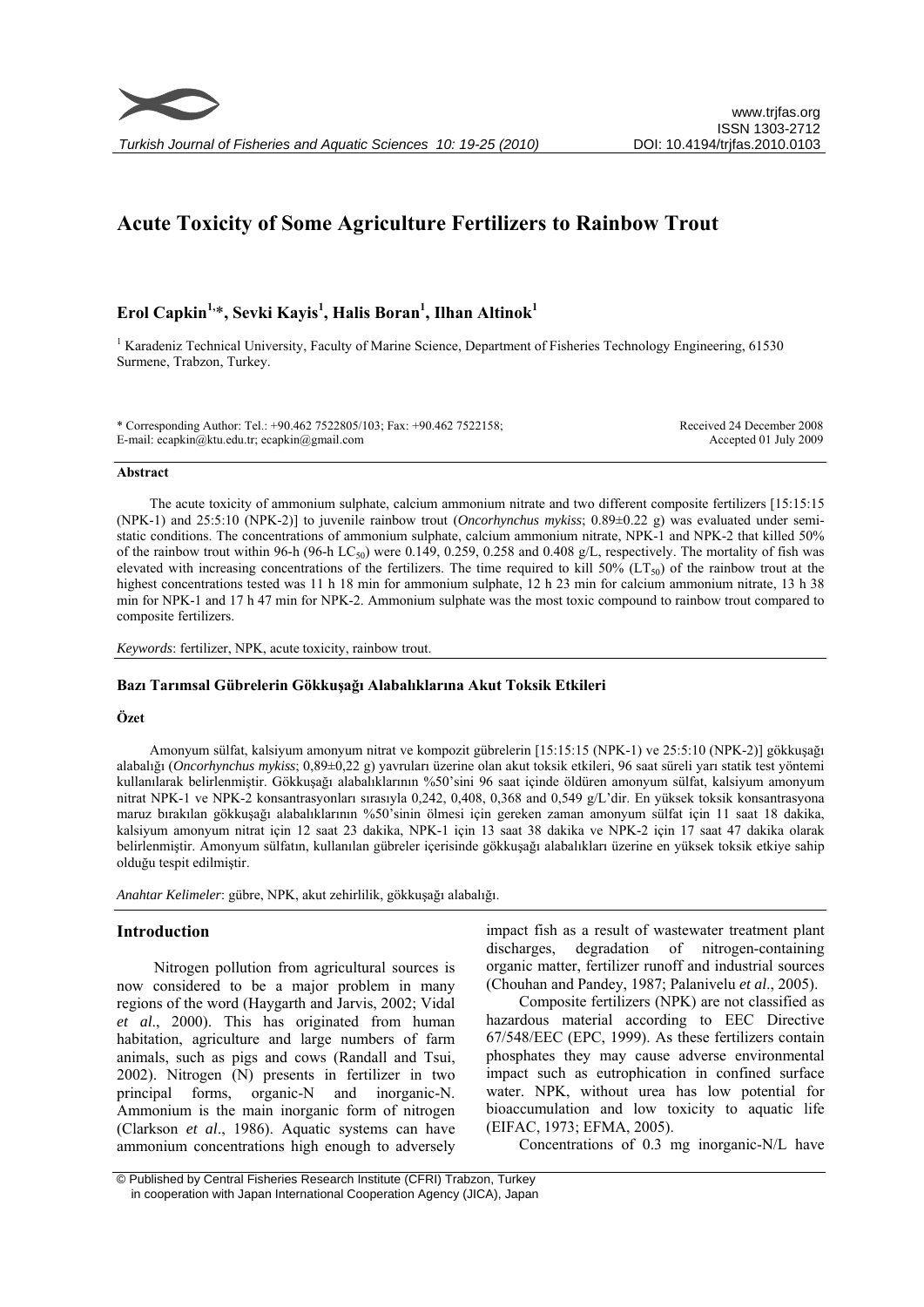been identified as levels above which environmental problems can occur (Gangbazo *et al*., 1995). Accumulation of ammonium in water may lead to decreased growth (Thurston and Russo, 1983; Palanichamy *et al*., 1985), changes fish behavior (Rani *et al*., 1997; Wicks and Randall, 2002) and increased vulnerability to disease (Thurston *et al*., 1984). Furthermore, sublethal ammonium concentrations in water showed inhibitory effects on the enzyme activities of fish (Hisar *et al*., 2004) and caused degeneration on different tissues (Erdogan *et al*., 2005).

The present study aimed to determine the acute toxicity of ammonium sulphate, calcium ammonium nitrate, NPK-1 and NPK-2 to rainbow trout using a static test system. As studies on the lethal times of ammonium sulphate, calcium ammonium nitrate NPK-1 and NPK-2 for rainbow trout in the literature are insufficient.

#### **Materials and Methods**

#### **Experimental Animals**

Juvenile rainbow trout (*Oncorhynchus mykiss*) (0.89±0.22 g; 4.59±0.33 cm; Mean±SD) were obtained from Karadeniz Technical University, Faculty of Marine Sciences. Fish were held in recirculation systems (200 L) for at least 15 days to acclimate to laboratory conditions prior to experiments. During the acclimation period, about 50% of the water in each recirculation system was replaced daily. Throughout the acclimation period and subsequent periods of fertilizers exposure, fish were held under a photoperiod of 12 hours of light and 12 hours of darkness. Fish were fed commercial trout pellets at 2.5% of their body weight twice a day until 2 days before exposure and not fed during the toxicity tests.

#### **Water Quality**

During exposure to fertilizers, temperature, pH, unionized ammonia, nitrite and dissolved oxygen in each treatment were measured daily. Water temperature, pH and dissolved oxygen were determined with a glass electrode (Oxi 330i, WTW, Germany). Total ammonia was measured by an indophenols method and nitrite was measured by an azo method (Boyd and Tucker, 1992).

#### **Experimental Design**

The acute toxicity test design was conducted based on guidelines provided by Altinok *et al*. (2006). The fish were determined to be free of external parasites prior to the exposure (AFS-FHS, 2003). After acclimation, fish from one of the acclimation tanks were randomly transferred glass aquaria containing 25 L of static water. Triplicate random

groups of 10 fish each were subjected to experimentation for 96 h in semi-static fresh water containing different concentrations of fertilizers.

Triplicate aquaria were designated for each concentration of ammonium sulphate  $[(NH4)_2SO_4]$ ; 21% nitrogen as ammonium ions and 24% sulfur as sulfate ions], calcium ammonium nitrate (CAS;  $5Ca(NO_3)2NH_4NO_3.10H_2O$ ;  $27%$  N and  $20%$  of ground limestone), 15:15:15 (NPK-1; 15% potassium, 15% phosphorus and 15% nitrogen) and 25:5:10 (NPK-2 25% nitrogen, 5% phosphorus and 10% potassium). The concentrations tested for ammonium sulphate were 0 (control), 0.025, 0.05, 0.10, 0.20, 0.22, 0.25, 0.27 and 0.30 g/L. The calcium ammonium nitrate concentrations were 0 (control), 0.15, 0.20, 0.25, 0.30, 0.35, 0.40 and 0.50 g/L. NPK-1 concentrations were 0 (control), 0.012, 0.50, 0.10, 0.25, 0.40, 0.55 and 0.70 g/L. NPK-2 concentrations were 0 (control), 0.05, 0.20, 0.35, 0.50, 0.65 and 0.80 g/L. This study was conducted under OECD Guideline No. 203 for static-renewal test conditions (OECD, 1992). Concentrations of fertilizers were reestablished to maintain the original levels while fifty percent of the test solution was renewed each day. During the 96 h acute toxicity experiment water in each aquarium was aerated and had the following characteristics: dissolved oxygen 9.04±0.53 mg/L, temperature 16.65±0.44ºC and pH 7.45±0.07. Unionized ammonia and nitrite concentrations at the different concentrations of fertilizers are presented in Table 1.

#### **Statistical Analyses**

Statistical analyses were performed after Altinok and Capkin (2007). Briefly, the estimated concentrations of fertilizers that kill 50% of rainbow trout within 96 hours (96-h  $LC_{50}$ ) and the time required to kill 50% ( $LT_{50}$ ) were calculated by probit analysis (SPSS 2008, SPSS Inc., Chicago, IL, USA). After exposing the fish to different concentrations of fertilizers, survival of fish were analyzed by Kaplan-Meier survival and failure time analysis tests (KMSFTAT). After analyzing the survival data, significant differences were found (P<0.05), (Statistica, Statsoft Inc., Tulsa, Oklahoma, USA).

#### **Results**

No fish died during the acclimation period before fertilizers exposure and no control fish died during toxicity tests. Fish exposed to 200 mg/L and above that concentration had a rapid respiration rate, loss of equilibrium, erratic swimming, flashing and crowding at the water surface. After long periods of motionlessness, it was seen that the fish lied down on the aquarium bottom and suddenly started to move. At the time of death, the mouth and operculum were open. When fish were exposed to fertilizers, the first dead fish was observed 5 h after exposure to 0.30 g/L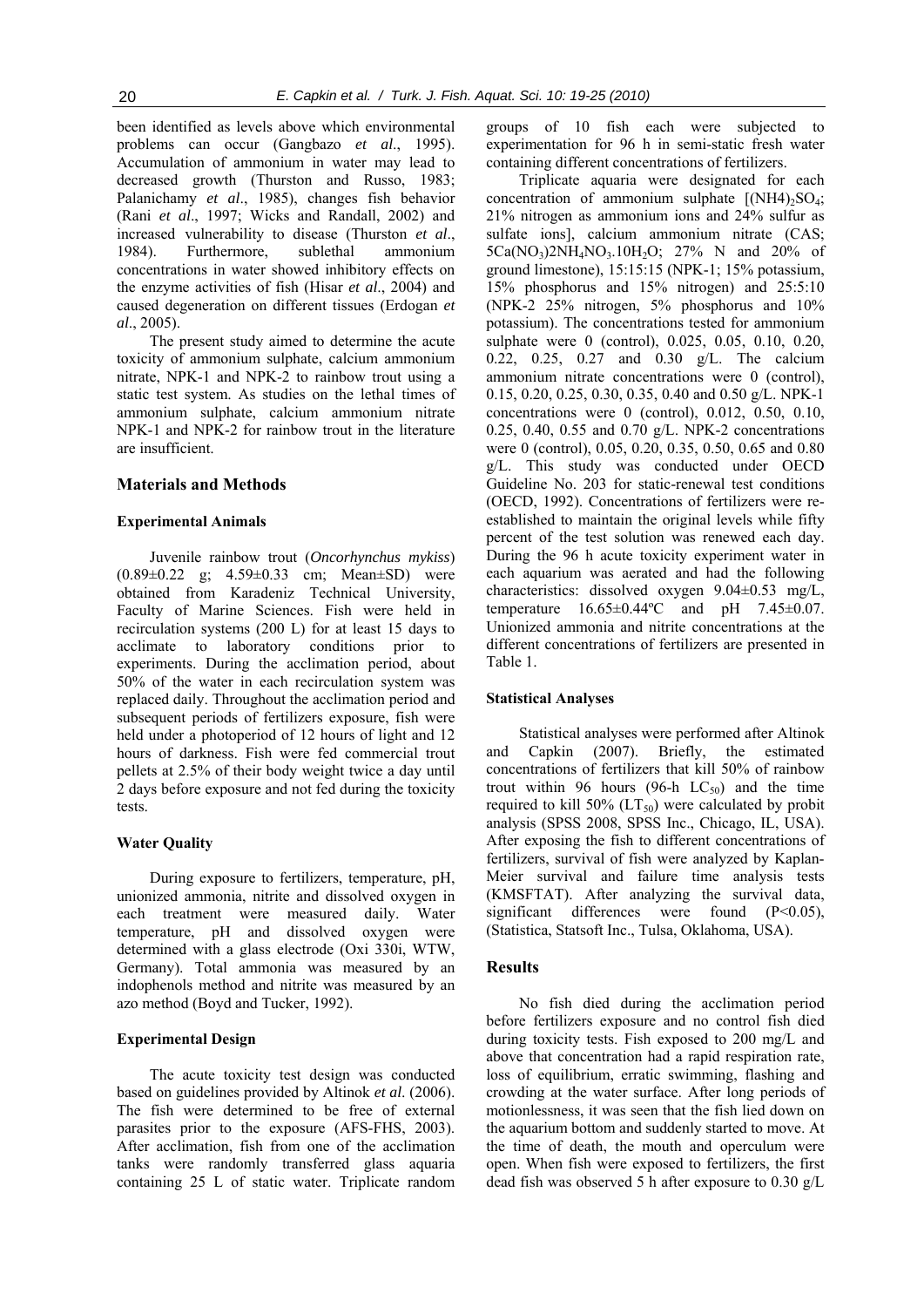| Parameters                    | Ammonium sulphate concentrations $(g/L)$        |                  |                  |                  |                             |                  |                  |                                                                                                                     |                   |
|-------------------------------|-------------------------------------------------|------------------|------------------|------------------|-----------------------------|------------------|------------------|---------------------------------------------------------------------------------------------------------------------|-------------------|
|                               | $\theta$                                        | 0.025            | 0.05             | 0.10             | 0.20                        | 0.22             | 0.25             | 0.27                                                                                                                | 0.30              |
| Unionized<br>ammonia $(ng/L)$ | $39.1 \pm 0.17$                                 | $63.2 \pm 0.44$  |                  |                  |                             |                  |                  | $98.4\pm0.65$ 152.5 $\pm$ 0.77 198.3 $\pm$ 0.56 245.1 $\pm$ 0.83 281.4 $\pm$ 0.81 348.6 $\pm$ 0.62 394.5 $\pm$ 0.51 |                   |
| Nitrite $(\mu g/L)$           | $29.3 \pm 0.33$                                 | $36.1 \pm 0.56$  | $48.3 \pm 0.78$  | $60.4 \pm 0.71$  | $64.0\pm0.39$ $71.3\pm0.84$ |                  |                  | $86.4\pm0.89$ $108.5\pm0.37$ $130.3\pm0.93$                                                                         |                   |
|                               | Calcium ammonium nitrate concentrations $(g/L)$ |                  |                  |                  |                             |                  |                  |                                                                                                                     |                   |
|                               | ×<br>0                                          | 0.15             | 0.20             | 0.25             |                             | 0.30             | 0.35             | 0.40                                                                                                                | 0.50              |
| Unionized<br>ammonia $(ng/L)$ | $45.15 \pm 0.29$                                | $51.88\pm0.74$   | $76.24\pm0.61$   |                  |                             |                  |                  | $114.95\pm0.55$ $158.87\pm0.78$ $225.66\pm0.80$ $271.59\pm0.69$ $231.86\pm0.78$                                     |                   |
| Nitrite $(\mu g/L)$           | 33.18 ± 0.57                                    | $35.29 \pm 0.22$ | $38.01 \pm 0.57$ | $51.76 \pm 0.41$ |                             | $62.34 \pm 0.56$ | $75.69 \pm 0.23$ | $91.54 \pm 0.37$                                                                                                    | $116.55 \pm 0.82$ |
|                               | NPK-1 concentrations $(g/L)$                    |                  |                  |                  |                             |                  |                  |                                                                                                                     |                   |
|                               | ∗<br>0                                          | 0.012            | 0.50             | 0.10             |                             | 0.25             | 0.40             | 0.55                                                                                                                | 0.70              |
| Unionized<br>ammonia $(ng/L)$ | $43.15 \pm 0.56$                                | $48.80 \pm 0.11$ | $53.30\pm0.34$   | $59.43 \pm 0.56$ |                             | $63.33 \pm 0.67$ | $67.41 \pm 0.27$ | $71.28 \pm 0.81$                                                                                                    | $73.23 \pm 0.95$  |
| Nitrite $(\mu g/L)$           | $27.17\pm0.38$                                  | $29.56 \pm 0.35$ | $31.33 \pm 0.28$ | $42.30\pm0.18$   |                             | $51.25 \pm 0.37$ | $56.67 \pm 0.54$ | $59.09 \pm 0.11$                                                                                                    | $65.50 \pm 0.12$  |
|                               | NPK-2 concentrations $(g/L)$                    |                  |                  |                  |                             |                  |                  |                                                                                                                     |                   |
|                               | $\overline{0}^*$                                | 0.05             |                  | 0.20             | 0.35                        |                  | 0.50             | 0.65                                                                                                                | 0.80              |
| Unionized<br>ammonia $(ng/L)$ | $40.15 \pm 0.45$                                | $46.44\pm0.43$   |                  | $51.32 \pm 0.51$ | $55.67 \pm 0.69$            |                  | $57.86 \pm 0.78$ | $59.19 \pm 0.63$                                                                                                    | $62.70 \pm 0.37$  |
| Nitrite $(\mu g/L)$           | $30.18 \pm 0.43$                                | $31.90 \pm 0.27$ |                  | $33.75 \pm 0.71$ | $40.10 \pm 0.42$            |                  | $46.40 \pm 0.65$ | $48.31 \pm 0.44$                                                                                                    | $53.45 \pm 0.91$  |
| 'Control                      |                                                 |                  |                  |                  |                             |                  |                  |                                                                                                                     |                   |

**Table 1.** Unionized ammonia and nitrite characteristics of water (n= 30 in 3 replicates)

or higher concentrations of ammonium sulphate and calcium ammonium nitrate while the first dead fish was observed 8 h after exposure to 0.55 g/L or higher concentrations of NPK-1 and NPK-2 (Figure 1). The toxicity of ammonium sulphate, calcium ammonium nitrate, NPK-1 and NPK-2 to rainbow trout increased with increasing fertilizer concentration and duration of exposure. The concentrations that killed 10%  $(LC_{10})$  and 90%  $(LC_{90})$  of fish varied with the fertilizers (Table 2). Ammonium sulphate was found to be more toxic to rainbow trout compared to composite fertilizers. The highest percentage of the mortality (60%) occurred during the first 48 h for ammonium sulphate. The mortality rate in fish increased significantly with increasing concentrations of fertilizers (P<0.05). Ammonium sulphate concentrations killing 50% of the rainbow trout were 0.242 g/L, 0.198 g/L, 0.165 g/L and 0.149 g/L during 24 h, 48 h, 72 h and 96 h, respectively (Table 2).

After exposing rainbow trout to different concentrations of fertilizers for 24 h, the concentrations lethal to  $10\%$  (LC<sub>10</sub>) and 90% (LC<sub>90</sub>) differed by a factor of 1.79, 1.32, 4.41 and 1.32 for ammonium sulphate, calcium ammonium nitrate, NPK-1 and NPK-2 (Table 2). The highest concentration of fertilizers caused the highest fish mortality. Significant differences were found in  $LC_{10}$ 90 values obtained at different times of exposure (P<0.05). The time required to kill 50% ( $LT_{50}$ ) of the rainbow trout to 0.20 g/L ammonium sulphate was 48 h 5 min (Table 3). In contrast, the  $LT_{50}$  value was 11 h 18 min for rainbow trout exposed to 0.30 g/L of ammonium sulphate. The time required to kill 50%  $(LT<sub>50</sub>)$  of the rainbow trout at the highest concentrations of calcium ammonium nitrate, NPK-1 and NPK-2 were 12 h 23 min, 13 h 38 min and 17 h 47, respectively. As fertilizer concentrations were increased,  $LT_{50}$  values decreased (P<0.05).

The survived fish were transferred to flow through the tanks to observe fish behavior after the 96 h acute toxicity tests. Fish death continued one more day. The deaths were seen only 10% of the transferring fish. It was found that the fish freed the toxic effects of the fertilizers recovered more quickly.

#### **Discussion**

Behavioral responses of fish to most toxicants are the most sensitive indicators of potential toxic effects (EIFAC, 1983). The detection of abnormal activity is based on comparisons of the responses of exposed fish, either with activity measured during a baseline or pre-exposure period or observations of fish under a control treatment (Richmonds and Dutta, 1992). The changes in behavioral response started at 200 mg/L and above that concentration in the present study. The loss of equilibrium, erratic swimming, sudden swimming motion and excessive mucus are the main responses of fish to fertilizers. The responses recorded for the fish in this study are similar to those reported by other authors under various stress conditions (Paul and Banerjee, 1996; Rani *et al*., 1997; Palanivelu *et al*., 2005; Ufodike and Onusiriuka, 2008).

Nitrogen fertilizers can increase ammonium concentrations in the water (Kuma and Krishnamoorthi, 1983; Gangbazo *et al*., 1995; Palanivelu *et al.*, 2005; Bobmanuel *et al*., 2006). In water, ammonium exists in two forms, un-ionized ammonia (NH<sub>3</sub>) and ammonium ion (NH<sub>4</sub><sup>+</sup>). The equilibrium between the two forms of ammonium is controlled primarily by pH and temperature. These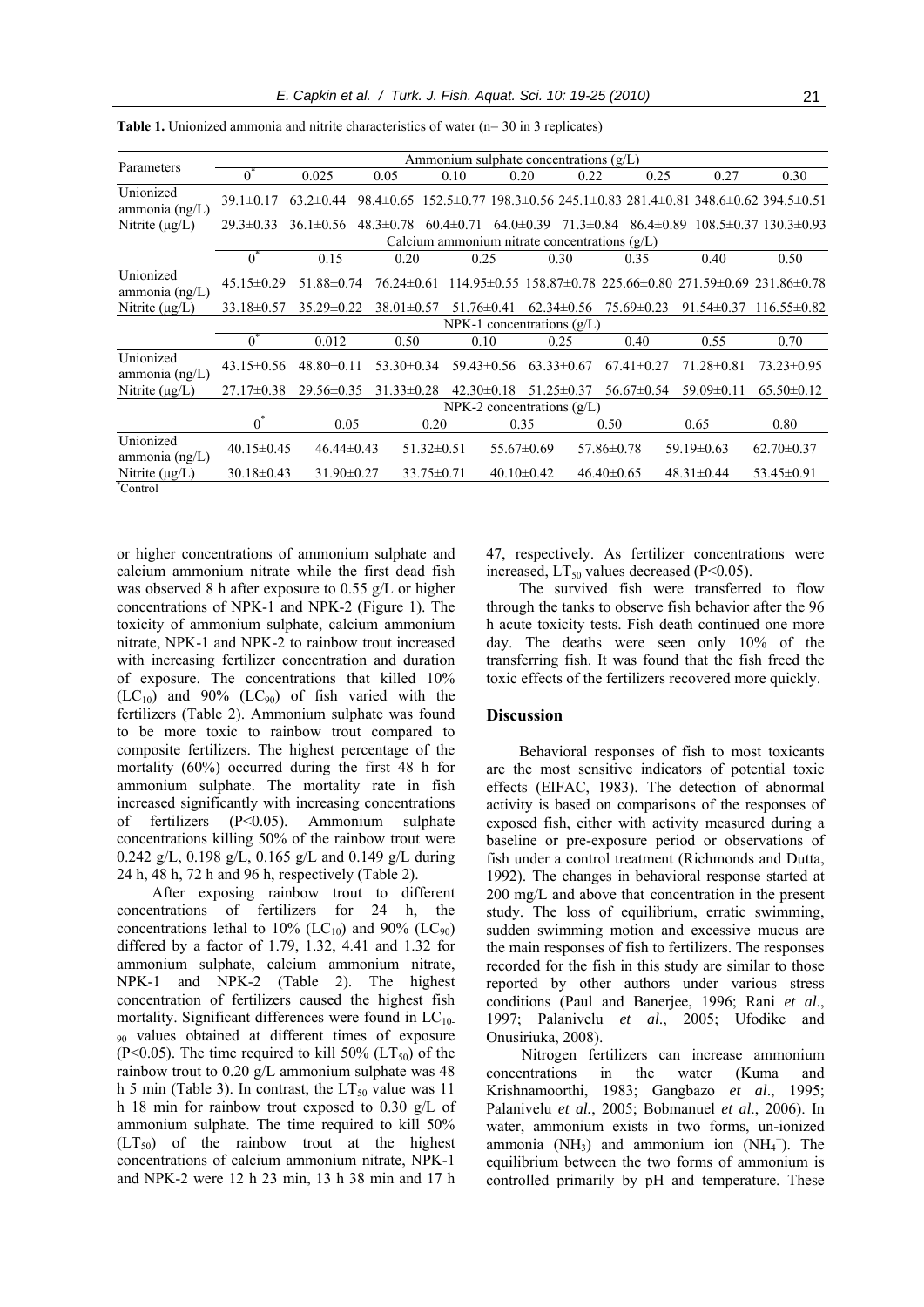

**Figure 1.** Cumulative survival (Kaplan-Meier) of rainbow trout after exposure to ammonium sulphate, calcium ammonium nitrate and composite fertilizers (NPK-1 and NPK-2) at different concentrations.

**Table 2.** Lethal concentrations (LC<sub>10-90</sub>) of ammonium sulphate, calcium ammonium nitrate, NPK-1 and NPK-2 for rainbow trout (n= 30 in 3 replicates)

| Concentration $(g/L)$<br>(95% confidence intervals) |           |                            |                            |                            |                            |
|-----------------------------------------------------|-----------|----------------------------|----------------------------|----------------------------|----------------------------|
|                                                     | Point     | 24 h                       | 48 h                       | 72 h                       | 96 h                       |
| Ammonium<br>sulphate                                | $LC_{10}$ | 0.173                      | 0.151                      | 0.123                      | 0.115                      |
|                                                     |           | $(0.137 - 0.193)$          | $(0.126 - 0.172)$          | $(0.092 - 0.142)$          | $(0.090 - 0.133)$          |
|                                                     | $LC_{50}$ | 0.242                      | 0.198                      | 0.165                      | 0.149                      |
|                                                     |           | $(0.229 - 0.254)$          | $(0.187 - 0.204)$          | $(0.147 - 0.179)$          | $(0.132 - 0.166)$          |
|                                                     | $LC_{90}$ | 0.311                      | 0.214                      | 0.206                      | 0.184                      |
|                                                     |           | $(0.292 - 0.344)$          | $(0.208 - 0.238)$          | $(0.193 - 0.223)$          | $(0.167 - 0.207)$          |
|                                                     | $LC_{10}$ | 0.351                      | 0.307                      | 0.276                      | 0.224                      |
| ammonium<br>Calcium<br>nitrate                      |           | $(0.299 - 0.375))$         | $(0.256 - 0.329)$          | $(0.226 - 0.293)$          | $(0.179 - 0.242)$          |
|                                                     | $LC_{50}$ | 0.408                      | 0.352                      | 0.307                      | 0.259                      |
|                                                     |           | $(0.384 - 0.446)$          | $(0.331 - 0.372)$          | $(0.289 - 0.327)$          | $(0.240 - 0.277)$          |
|                                                     | $LC_{90}$ | 0.465                      | 0.397                      | 0.339                      | 0.294                      |
|                                                     |           | $(0.432 - 0.555)$          | $(0.376 - 0.446)$          | $(0.321 - 0.391)$          | $(0.276 - 0.337)$          |
|                                                     | $LC_{10}$ | 0.136                      | 0.129                      | 0.121                      | 0.112                      |
|                                                     |           | $(0.063 - 0.188)$          | $(0.061 - 0.169)$          | $(0.060 - 0.159)$          | $(0.053 - 0.149)$          |
| NPK-1                                               | $LC_{50}$ | 0.368                      | 0.306                      | 0.263                      | 0.258                      |
|                                                     |           | $(0.326 - 0.413)$          | $(0.272 - 0.343)$          | $(0.231 - 0.297)$          | $(0.227 - 0.291)$          |
|                                                     | $LC_{90}$ | 0.600                      | 0.464                      | 0.405                      | 0.394                      |
|                                                     |           |                            |                            |                            |                            |
| NPK-2                                               | $LC_{10}$ | $(0.540 - 0.687)$<br>0.473 | $(0.417 - 0.531)$<br>0.370 | $(0.363 - 0.467)$<br>0.352 | $(0.353 - 0.454)$<br>0.337 |
|                                                     |           | $(0.401 - 0.508)$          | $(0.291 - 0.408)$          | $(0.281 - 0.289)$          | $(0.273 - 0.371)$          |
|                                                     | $LC_{50}$ | 0.549                      | 0.442                      | 0.425                      | 0.408                      |
|                                                     |           |                            |                            |                            |                            |
|                                                     |           | $(0.515 - 588)$<br>0.625   | $(0.403 - 0.476)$          | $(0.388 - 0.462)$<br>0.497 | $(0.375 - 0.447)$<br>0.479 |
|                                                     | $LC_{90}$ |                            | 0.514                      |                            |                            |
|                                                     |           | $(0.586 - 0.712)$          | $(0.480 - 0.580)$          | $(0.460 - 0.569)$          | $(0.441 - 0.558)$          |

speciation relationships are important in determining ammonium toxicity since un-ionized ammonia is generally more toxic to aquatic organisms than ammonium ion (In small amounts, ammonium causes stress and gill damage (Todgham *et al*., 2001; Wicks *et al*., 2002; Smart, 1978). In the present study, certain deformities and unusual swimming patterns were found in fish exposed to 200 mg/L and above concentrations. When we compared 96-h  $LC_{50}$  values among the four fertilizers, ammonium sulphate was

the most toxic to rainbow trout while NPK-2 was less toxic. Because at the same concentration, un-ionized ammonia and nitrite concentration of ammonium sulphate fertilizer added water were higher than that of the other fertilizers. On the other hand, un-ionized ammonia and nitrite concentration of NPK-2 added water was less then the other fertilizers concentrations (Table 1).

The results of acute testing demonstrate that nitrogenous fertilizers exhibits acute toxicity to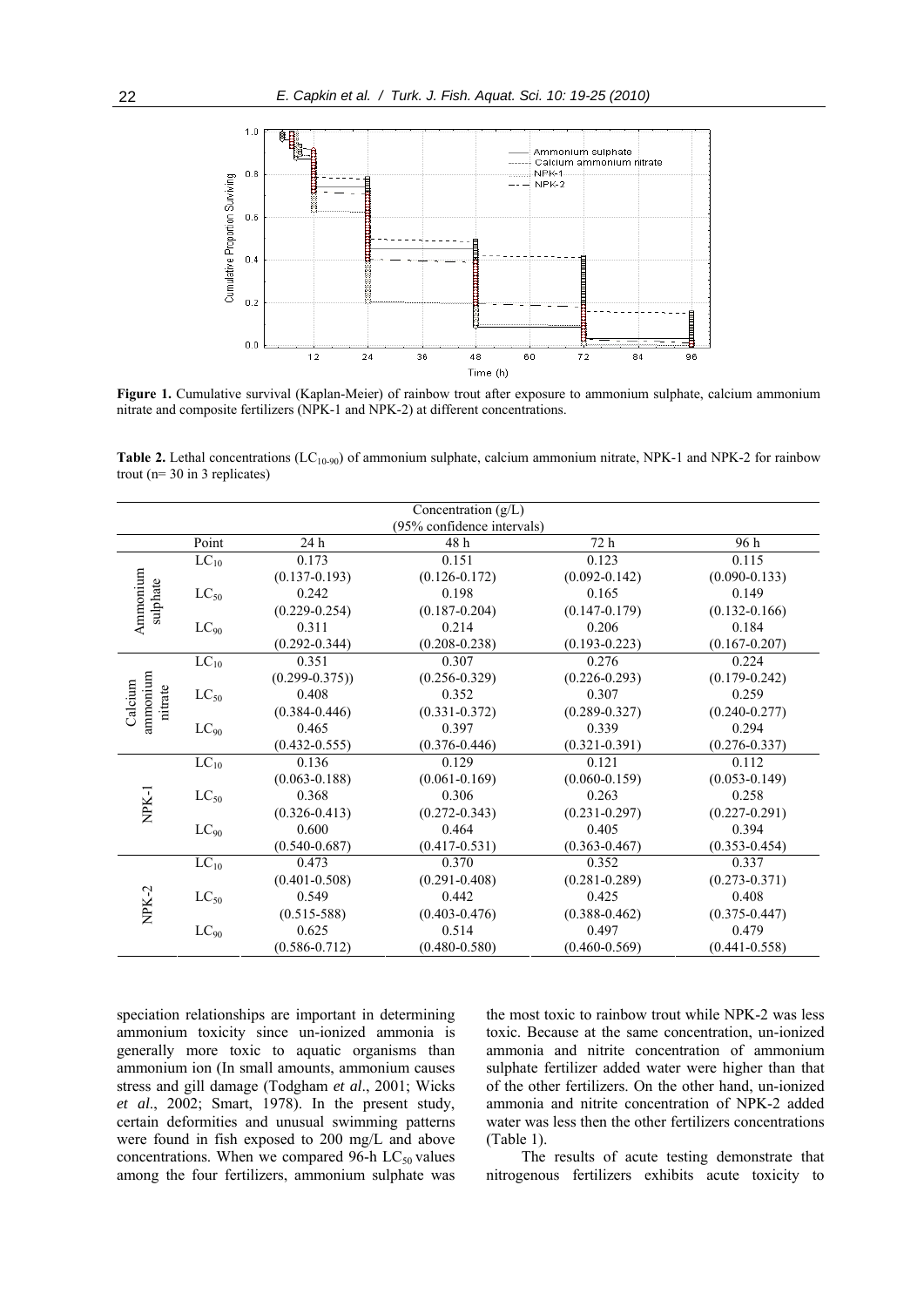| Lethal time                                                       |                  |                    |                                                                                                                               |                    |                                                                          |                         |  |  |
|-------------------------------------------------------------------|------------------|--------------------|-------------------------------------------------------------------------------------------------------------------------------|--------------------|--------------------------------------------------------------------------|-------------------------|--|--|
| (95% confidence intervals)                                        |                  |                    |                                                                                                                               |                    |                                                                          |                         |  |  |
|                                                                   | Point            | $0.200$ g/L        | $0.225$ g/L                                                                                                                   | $0.250$ g/L        | $0.275$ g/L                                                              | $0.300$ g/L             |  |  |
| Aammonium<br>$\frac{1}{2} \sum_{s=1}^{\infty} \Gamma \Gamma_{s0}$ | $LT_{10}$        | 12 h 15 m.         | 11 h 19 m.                                                                                                                    | 9h1m               | $6 h 45 m$ .                                                             | 6 h 30 m.               |  |  |
|                                                                   |                  |                    | $(9 h 10 m - 20 h 1 m)$ $(9 h 45 m - 16 h 18 m)$ $(7 h 10 m - 15 h 9 m)$ $(5 h 1 m - 6 h 50 m)$                               |                    |                                                                          | $(4 h 10 m.-9 h 30 m.)$ |  |  |
|                                                                   |                  | 48 h 5 m.          | $27h24m$ .                                                                                                                    | 22 h 24 m.         | $15h41m$ .                                                               | $11h18m$ .              |  |  |
|                                                                   |                  |                    | $(40 h 6 m - 55 h 35 m.)$ $(23 h 2 m - 32 h 39 m.)$ $(17 h 32 m - 26 h 34 m.)$ $(10 h 51 m - 20 h 48 m.)$                     |                    |                                                                          | $(9 h 5 m - 16 30 m)$   |  |  |
|                                                                   | LT <sub>90</sub> | $86h34m$ .         | 44 h 18 m.                                                                                                                    | 34 h 52 m.         | 23 h 23 m.                                                               | $16h54m$ .              |  |  |
|                                                                   |                  |                    | (76h 13 m.-102h 12 m.) (38 h 3 m.-56 h 24 m.) (30 h 33 m.-43 h 22 m.) (17 h 52 m.-28 h 24 m.) (13 h 13 m.-20 h 40 m.)         |                    |                                                                          |                         |  |  |
| ammonium<br>nitrate                                               |                  | $0.25$ g/L         | $0.30$ g/L                                                                                                                    | $0.35$ g/L         | $0.40 \text{ g/L}$                                                       | $0.50 \text{ g/L}$      |  |  |
|                                                                   | $LT_{10}$        | $82 h 15 m$ .      | 53 h $19$ m.                                                                                                                  | 21 h 31 m.         | $13h45m$ .                                                               | 7 h 40 m.               |  |  |
|                                                                   |                  |                    | (61 h 53 m, -88 h 39 m, )(43 h 19 m, -60 h 25 m, ) (18 h 10 m, -25 h 9 m, ) (9 h 12 m, -17 h 53 m, ) (5 h 30 m, -10 h 20 m, ) |                    |                                                                          |                         |  |  |
|                                                                   | $LT_{50}$        | 98 h 26 m.         | 70 h 50 m.                                                                                                                    | $37h6m$ .          | $18h13m$ .                                                               | $12 h 23 m$ .           |  |  |
|                                                                   |                  |                    | (93 h 5 m, -111 h 7 m) (65 h 28 m, -75 h 37 m) (29 h 2 m, -44 h 16 m) (14 h 44 m, -23 h 21 m) (9 h 45 m, -16 50 m)            |                    |                                                                          |                         |  |  |
|                                                                   | LT <sub>90</sub> | $114h2m$ .         | 87 h 30 m.                                                                                                                    | $60 h 53 m$ .      | 37 h 13 m.                                                               | $17h23m$ .              |  |  |
|                                                                   |                  |                    | $(105h 12 m. 155h 1 m.)(81h 58 m. 96h 16 m.)(51h 44 m. 76h 31 m.)(31h 52 m. 44h 14 m.)(13h 55 m. 21h 30 m.)$                  |                    |                                                                          |                         |  |  |
| NPK-1                                                             |                  | $0.10 \text{ g/L}$ | $0.25$ g/L                                                                                                                    | $0.40 \text{ g/L}$ | $0.55$ g/L                                                               | $0.70 \text{ g/L}$      |  |  |
|                                                                   | $LT_{10}$        | 98 h 46 m.         | 69 h 25 m.                                                                                                                    | 24 h 38 m.         | $9 h 55 m$ .                                                             | $9 h 15 m$ .            |  |  |
|                                                                   |                  |                    | (91 h 43 m.-110 h 19 m.) (51 h 33 m.-87 h 23 m.) (19 h 29 m.-40 h 26 m.) (7 h 13 m.-13 h 45 m.) (7 h 25 m.-12 h 10 m.)        |                    |                                                                          |                         |  |  |
|                                                                   | $LT_{50}$        | na                 | 154 h 21 m.                                                                                                                   | 39 h 54 m.         | $13h49m$ .                                                               | $13h38m$ .              |  |  |
|                                                                   |                  |                    | $(112 h 8 m - 251 h 31 m)$ $(21 h 2 m - 54 h 43 m)$ $(4 h 15 m - 18 h 37 m)$ $(10 h 15 m - 16 41 m)$                          |                    |                                                                          |                         |  |  |
|                                                                   | LT <sub>90</sub> | na                 | 223 h 40 m.                                                                                                                   | $120h44m$ .        | 33 h 38 m.                                                               | $17h23m$ .              |  |  |
|                                                                   |                  |                    | $(180 h 38 m - 362 h 8 m)$ (91 h 4 m - 207 h 13 m ) (27 h 15 m - 50 h 18 m ) (14 h 45 m - 20 h 34 m )                         |                    |                                                                          |                         |  |  |
| NPK-2                                                             |                  | $0.20$ g/L         | $0.35$ g/L                                                                                                                    | $0.50$ g/L         | $0.65$ g/L                                                               | $0.80$ g/L              |  |  |
|                                                                   | $LT_{10}$        | 245 h 41 m.        | $111h50m$ .                                                                                                                   | $22 h 31 m$ .      | 14 h $22$ m.                                                             | 12 h.5 m.               |  |  |
|                                                                   |                  |                    | (98h 11 m. -150h 32 m.) (15 h 5 m. -26 h 55 m.) (10 h 17 m. -19 h 34 m.) (7 h 8 m. -20 h 18 m.)                               |                    |                                                                          |                         |  |  |
|                                                                   | $LT_{50}$        | na                 | 133 h 56 m.                                                                                                                   | 36 h 16 m.         | $20h8m$ .                                                                | 17 h 47 m.              |  |  |
|                                                                   |                  |                    | (117h 18 m - 198h 41 m.) (32 h 39 m - 41 h 21 m.) (15 h 13 m - 26 h 33 m.) (12 h 47 m - 23 34 m.)                             |                    |                                                                          |                         |  |  |
|                                                                   | LT <sub>90</sub> | na                 | na                                                                                                                            | 50 h 42 m.         | 28 h 48 m.                                                               | $21h9m$ .               |  |  |
|                                                                   |                  |                    |                                                                                                                               |                    | (45 h 9 m - 59 h 31 m.) (24 h 11 m - 32 h 14 m.) (17 h 9 m - 28 h 43 m.) |                         |  |  |

**Table 3.** Lethal time (hours and minutes)  $(LT_{10-90})$  of ammonium sulphate, calcium ammonium nitrate, NPK-1 and NPK-2 for rainbow trout (n= 30 in 3 replicates).

na: not applicable

rainbow trout. Ufodike and Onusiriuka (2008) estimated the 96-h  $LC_{50}$  value of composite fertilizers for African catfish (*Clarias gariepinus*) ranged from 33.9 mg/L for Ca  $(OH)_2$  to 1.25 g/L for NaNO<sub>3</sub>. In another study, 96-h LC<sub>50</sub> values of 28:0:0 and 10:34:0 for the rainbow trout were found to be 0.585 g/L and 1.342 g/L, respectively (Mac Kinlay and Buday, 1997). In the present study, the 96-h  $LC_{50}$  values for NPK-1 and NPK-2 were 0.258 g/L and 0.408 g/L, respectively. These results were higher than the values reported by Ufodike and Onusiriuka (2008) while smaller than Mac Kinlay and Buday (1997). The difference might be related to fertilizer composition, fish and physicochemical characteristics of the test water (Saha *et al*., 2002; Palanivelu *et al*., 2005).

Fertilizer might positively or negatively affect the ecosystem quality to the benefit or detriment of live aquatic organisms including fish (Yaro By *et al*., 2005). These effects for aquatic organisms moved away from toxic effects of pollutant may be deadly or recover quickly (Kuma and Krishnamoorthi, 1983; Yaro By *et al*., 2005). In the present study, all the deaths were only 10% after transferring 96 h toxicity test survivors to flow through tanks, which is similar with previous reports (Xu and Oldham, 1997; Little *et al*., 2002).

In summary, ammonium sulphate, calcium ammonium nitrate, NPK-1 and NPK-2 were toxic for rainbow trout. Compared to the fertilizers, the ammonium sulphate was more toxic to the rainbow trout while NPK-2 was less toxic. The toxicity increased with increasing of fertilizer concentration as well as exposure time. The results of the present study also indicate that the fish exposed to these fertilizers recover quickly when they were moved to freshwater. It is concluded that the fertilizers may have toxic potentials in the shallow water and therefore it should be carefully used in the areas closed to waterside.

#### **Acknowledgements**

This project was funded by Karadeniz Technical University, Research Project fund (Project No: 2007-117016).

#### **References**

- AFS-FHS (American Fisheries Society-Fish Health Section). 2003. Suggested Procedures for the Detection and Identification of Certain Finfish and Shellfish Pathogens, fifth ed. Fish Health Section, American Fisheries Society, Bethesda, MD, USA: 140-190.
- Altinok, I. and Capkin, E. 2007. Histopathology of rainbow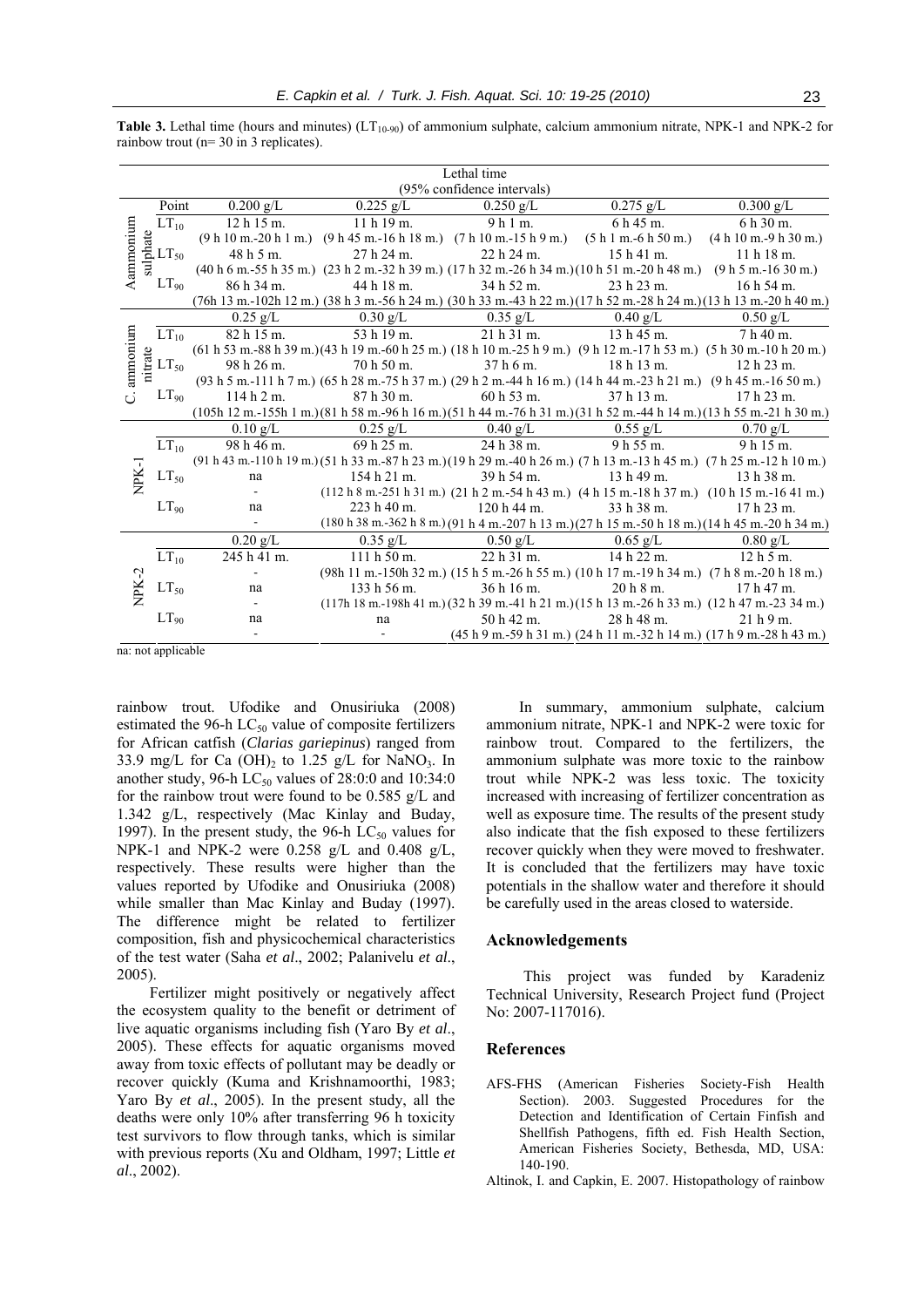trout exposed to sublethal concentrations of methiocarb or endosulfan. Toxicologic Pathology, 35: 405-410.

- Altinok, I., Capkin, E., Karahan, S. and Boran, M. 2006. Effects of water quality and fish size on toxicity of methiocarb, acarbamate pesticide, to rainbow trout. Environmental Toxicology Pharmacology, 22: 20-26.
- Bobmanuel, N.O.K., Gabriel, U.U. and Ekweozor, I.K.E. 2006. Direct toxic assessment of treated fertilizer effluents to *Oreochromis niloticus*, *Clarias gariepinus* and catfish hybrid. African Journal of Biotechnology, 5: 635-642.
- Boyd, C.E. and Tucker, C.S. 1992. Water Quality and Pond Soil Analysis for Aquaculture. Alabama Agricultural Experiment Station, Auburn University, Alabama, USA: 71-81.
- Chouhan, M.S. and Pandey, A.K. 1987. On the tolerance limits and toxicity symptoms of guppy (*Lenbistes reticulates*) to urea and ammonium sulfate. Comparative Physiology and Ecology, 12: 77-80.
- Clarkson, D.T., Hopper, M.J. and Jones, L.H.P. 1986. The effect of root temperature on the uptake of nitrogen and the relative size of the root system in *Lolium perenne*. I. Solutions containing both  $NH_4^-$  and  $NO_3^-$ . Plant, Cell and Environment, 9: 535-545.
- EFMA (European Fertilizer Manufactures Association). 2005. Safety data sheet. NPK fertilizers, http://www.efma.org.
- EIFAC (European Inland Fisheries Advisory Commission). 1973. Water quality criteria for European freshwater fish report on ammonia and inland fisheries. Water Research, 7: 1011-1022.
- EIFAC (European Inland Fisheries Advisory Commission). 1983. Revised Report on Fish Testing Procedures. EIFAC Tech. Pap. 24 Rev. FAO, Rome, 37 pp.
- EPC (European Parliament and of the Council). 1999. Directive 1999/45/EC of the European Parliament and of the Council of 31 May 1999 concerning the approximation of laws, regulations and administrative provisions of the member states relating to the classification, packaging and labeling of dangerous preparations. OJEC L200 of 1999-07-20: 1–68.
- Erdogan, O., Hisar, O., Koroglu, G. and Iltas, A.C. 2005. Sublethal ammonia and urea concentrations inhibit rainbow trout *Oncorhynchus mykiss* erythrocyte glucose-6-phosphate dehydrogenase. Comparative Biochemistry and Physiology, 141: 145–150.
- Gangbazo, G., Pesant, A.R., Barnett, G.M., Charuest, J.P. and Cluis, C.C. 1995. Water contamination by ammonium nitrogen following the spreading of hog manure and mineral fertilizers*.* Journal of Environmental Quality, 24: 420–425.
- Haygarth, P.M. and Jarvis, S.C. 2002. Agriculture, Hydrology and Water Quality, CABI, Wallingford, Oxfordshire, UK, 8-25.
- Hisar, S.A., Hisar O., Yanık, T. and Aras, S.M. 2004. Inhibitory effects of ammonia and urea on gill carbonic anhydrase enzyme activity of rainbow trout *Oncorhynchus mykiss*. Environmental Toxicology and Pharmacology, 17: 125–128.
- Kuma, N.J. and Krisnamoorthi, K.P. 1983. Evaluation of toxicity of ammoniacal fertilizer. Environmental Pollution - Series A: Ecological and Biological, 30: 77-86.
- Little, E.E., Calfee, R.D. and Dickerson, K. 2002. Determination of impacts on the endangered

Wyoming toad (*Bufo baxteri*) at Mortenson National Wildlife Refuge from ammonium nitrate concentrations., U.S. Fish & Wildlife Service, Contaminant report number: R6/719C/02: 1-25.

- Mac Kinlay, D. and Buday, C. 1997. Toxicity of lake enrichment nutrients to aquatic life. Pacific Environment Laboratory, Canada: 139-146.
- OECD (Organization for Economic Cooperation and Development). 1992. Guideline for the testing of chemicals: fish, acute toxicity test No. 203, http://www.oecd.org.
- Palanichamy, S., Arunachalam, S. and Balasubramanian, M.P. 1985. Toxic and sub effects of ammonium chloride on food consumption and growth in the air breathing fish *Channa striatus*. Warm Water Aquaculture, 465–480.
- Palanivelu, V., Vijayavel, K., Ezhilarasibalasubramanian, S. and Balasubramanian, M.P. 2005. Impact of fertilizer (urea) on oxygen consumption and feeding the fresh water fish *Oreochromis mossambicus*. Environmental Toxicology and Pharmacology, 19: 351–355.
- Paul, V.I. and Banerjee, T.K. 1996. Ammonium sulphate induced stress related alterations in the respiratory epithelium of the air breathing organ of the catfish (*Heteropneustes fossilis*). Journal of Biosciences, 21: 519-526.
- Randall, D.J. and Tsui, T.K.N. 2002. Ammonia toxicity in fish. Marine Pollution Bulletin, 45: 17–23.
- Rani, E.F., Elumalai, M. and Balasubramanian, M.P. 1997. The toxicity of mixtures of monocrotophos and ammonium chloride to a fresh water fish *Oreochromis mossambicus*. Biomedical Letters, 55: 193–198.
- Richmonds, C. and Dutta, H.M. 1992. Effect of malathion on the optomotor behavior of bluegill sunfish, *Lepomis macrochirus*. Comparative Biochemistry and Physiology, 102: 523-526.
- Saha, N., Kharbuli, Z.Y., Bhattacharjee, A., Goswami, C. and Haussinger, D. 2002. Effect of alkalinity (pH 10) on ureogenesis in the air-breathing walking catfish (*Clarias batrachus*). Comparative Biochemistry and Physiology Part A: Molecular & Integrative Physiology, 132: 353-364.
- Smart, G.R. 1978. Investigation of the toxic mechanisms of ammonia to fish gas exchange in rainbow trout (*Salmo gairdneri*) exposed to acutely lethal concentration. Journal of Fish Biology, 12: 93-104.
- Thurston, R.V. and Russo, R.C. 1983. Acute toxicity of ammonia to rainbow trout. Transactions of the American Fisheries Society, 112: 696-704.
- Thurston, R.V., Russo, R.C., Luedtke, R.J., Smith, C.E., Meyn, E.L., Chakaoumakos, C., Wang, K.C. and Brown, C.J.D. 1984. Chronic toxicity of ammonia to rainbow trout. Transactions of the American Fisheries Society, 113: 56-73.
- Todgham, A.E. Anderson, P.M. and Wright, P.A. 2001. Effects of exercise on nitrogen excretion, carbamoyl phosphate synthetase III activity and related urea cycle enzymes in muscle and liver tissues of juvenile rainbow trout (*Oncorhynchus mykiss*). Comparative Biochemistry and Physiology, 129: 527-539.
- Ufodike, E.B.C. and Onusiriuka, B.C. 2008. Acute toxicity of inorganic fertilizers to African catfish, *Clarias gariepinus* (Teugals). Aquaculture Research, 21: 181- 186.
- USEPA (United States Environmental Protection Agency). 1999. Update on ambient water quality criteria for